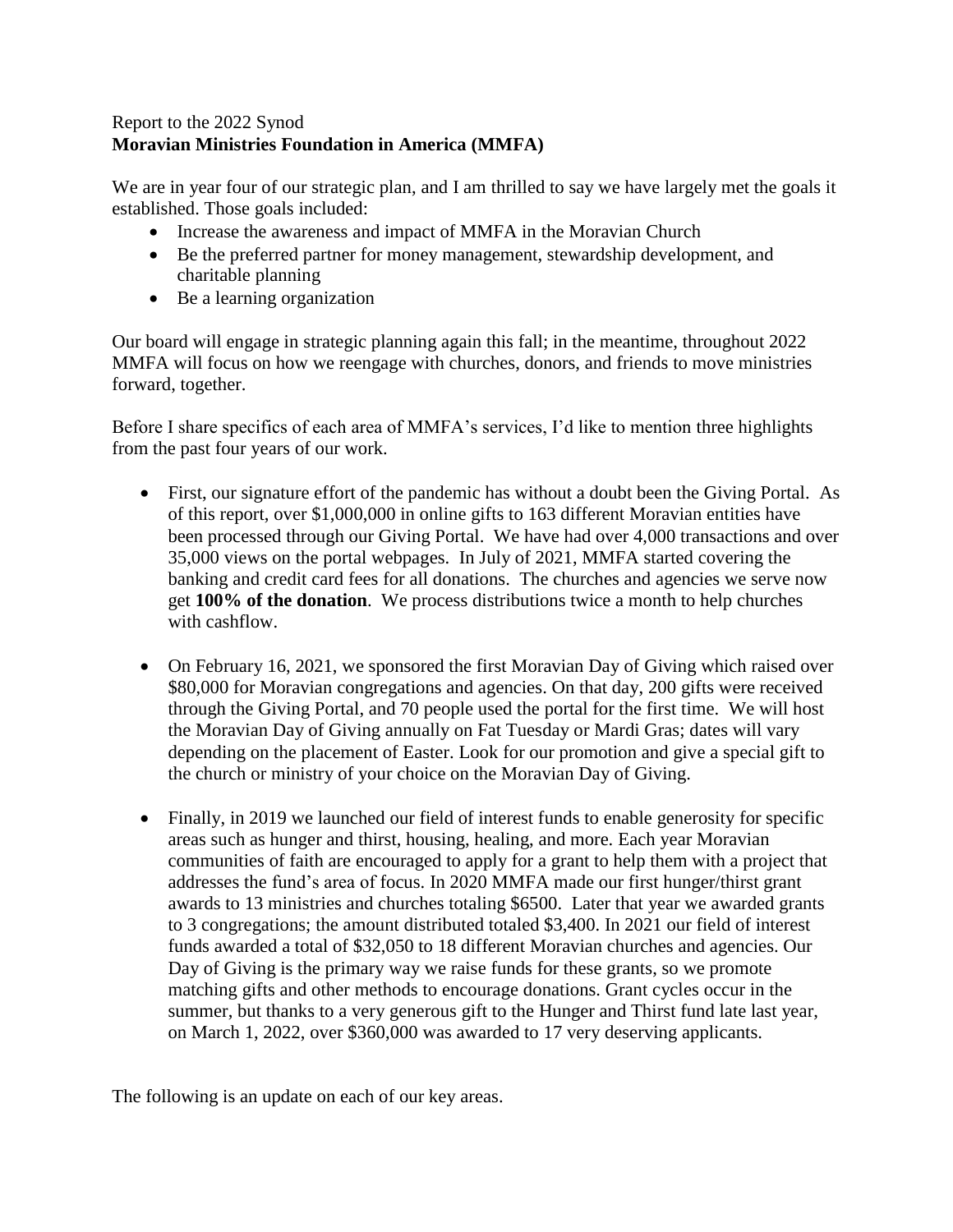## Moravian Common Fund

Abbot Downing is now part of the larger Wells Fargo Private Bank and we continue to be pleased with our investment partners. Performance of both the market and our portfolios were beyond expectations through 2021. As of 12/31/21 we had over \$207 million under management and the Common Fund really represents a blend of Moravians across the United States.

We launched a new ESG (Environmental/Social/Governance) pool in April 2021 that we call our ESG Moderate/Aggressive pool. We renamed our other ESG pool to call it ESG Blended. Blended is a diversified 60/40 blend while Moderate/Aggressive is more like a 70/30 mix of assets. We now have six investment pools that make up the Common Fund with the Growth Pool holding roughly 78% of the investments. Statements continue to be produced in-house.

We continue to deliver solid performance at a low cost. As part of our reengagement, we are focusing on having conversations with those in the Moravian world who do not use MMFA's investment services. We are also working with current investors to review accounts and recent performance, as well as to set goals.

In 2021, MMFA received \$8.83 million into the Common Fund; this represents two churches that invested with us for the first time, one new agency investor, one new donor advised fund, three new perpetual funds, one new field of interest fund, seven additional accounts for existing church investors, and two additional accounts for agency investors.

## Stewardship Services

We continue to help pastors, lay leaders, and communities of faith discover, strengthen, and renew their stewardship by shaping leaders, educating believers, and developing holistic and sustainable stewardship ministries.

Our stewardship model includes benchmarks in the areas of:

 $\bullet$  theology

• leadership

• mission and vision

• vear-round action

Our model is also grounded in the knowledge that stewardship is about much more than money, and it's more than what we do through our churches; stewardship is both a way of life and our identity. MMFA's stewardship services work to help people to see themselves as stewards, to claim and celebrate that identity, and to use their lives to reflect God's love and generosity in who they are and all they do.

In 2021 we began evaluating our stewardship services for three primary reasons:

 First, the church of today looks very different than the church of 2000 when MMFA began offering stewardship development, and it looks even more different as we navigate a global pandemic, societal divisions, generational changes, and more. MMFA wants to make sure our stewardship services meet the needs of today's Moravian Church.